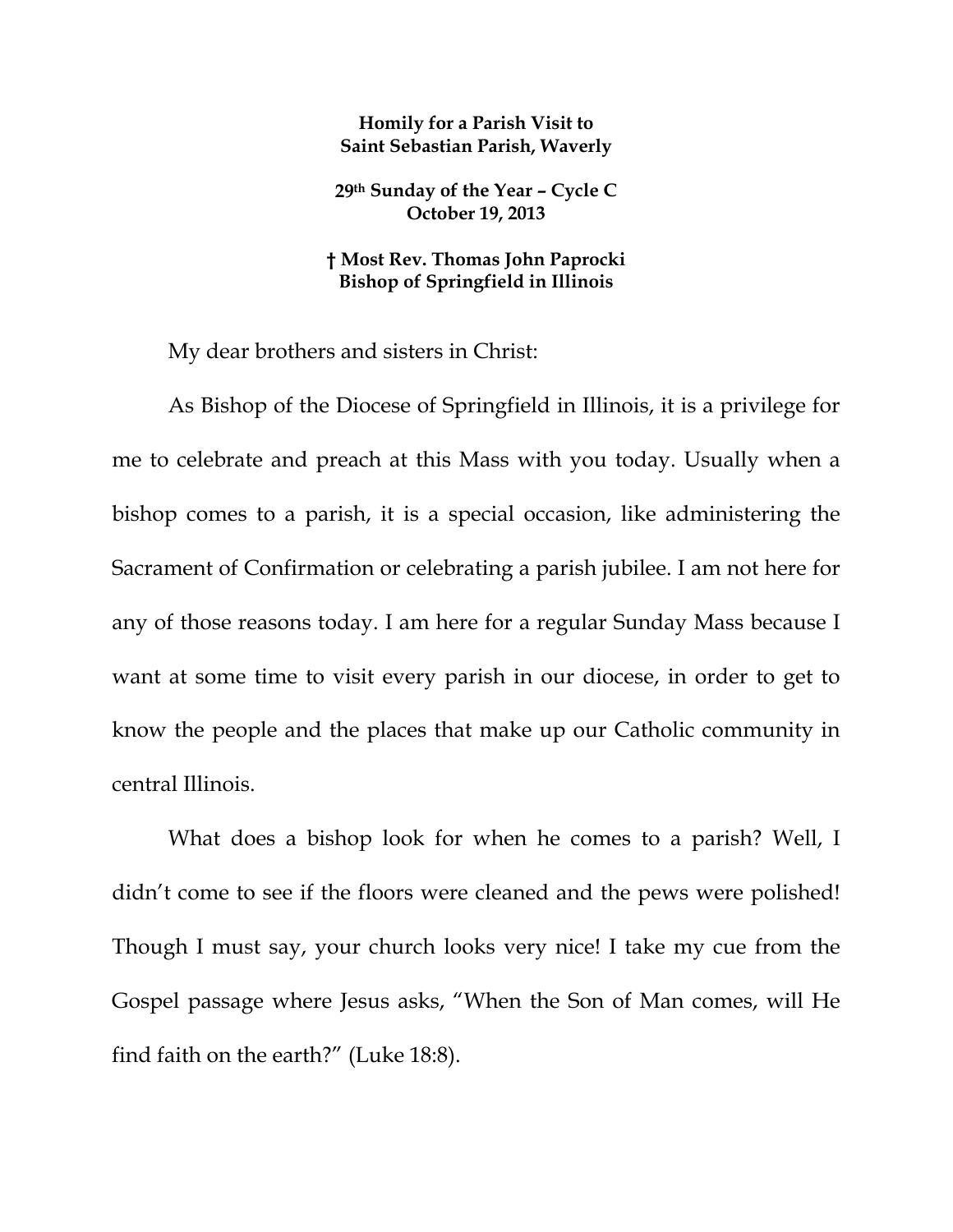First and foremost, when a bishop comes to a parish, he looks for the presence of the Catholic **faith**, to see whether it is strong and vibrant, whether it is growing, and if the conditions are present for its continued growth in the future. So it is good to see people of faith gathered here.

At the same time, a pastoral visit is not just a time for a bishop to see the parish, but also for the parish to see the bishop. The Church is all about relationships. As the three persons of the Trinity are an intimate communion of Father, Son and Spirit in relationship to each other, the Church exists as a communion in relationship to God and in relation to each other, the People of God, the Body of Christ. As a bishop, I have a special relationship with you, and you have a special relationship with me, and one of my roles is to bridge the relationship between you and the Pope and the rest of the universal Church, so that we may all be one in Christ's Body, into which we have been incorporated by the grace of Baptism.

In 1926, Pope Pius XI established World Mission Sunday, which was "to be celebrated on the same day in every Catholic diocese, parish and institute in the world." As we celebrate World Mission Sunday today, Jesus challenges us to remember the just needs of those who are poor and defenseless, who often face injustice and hardship.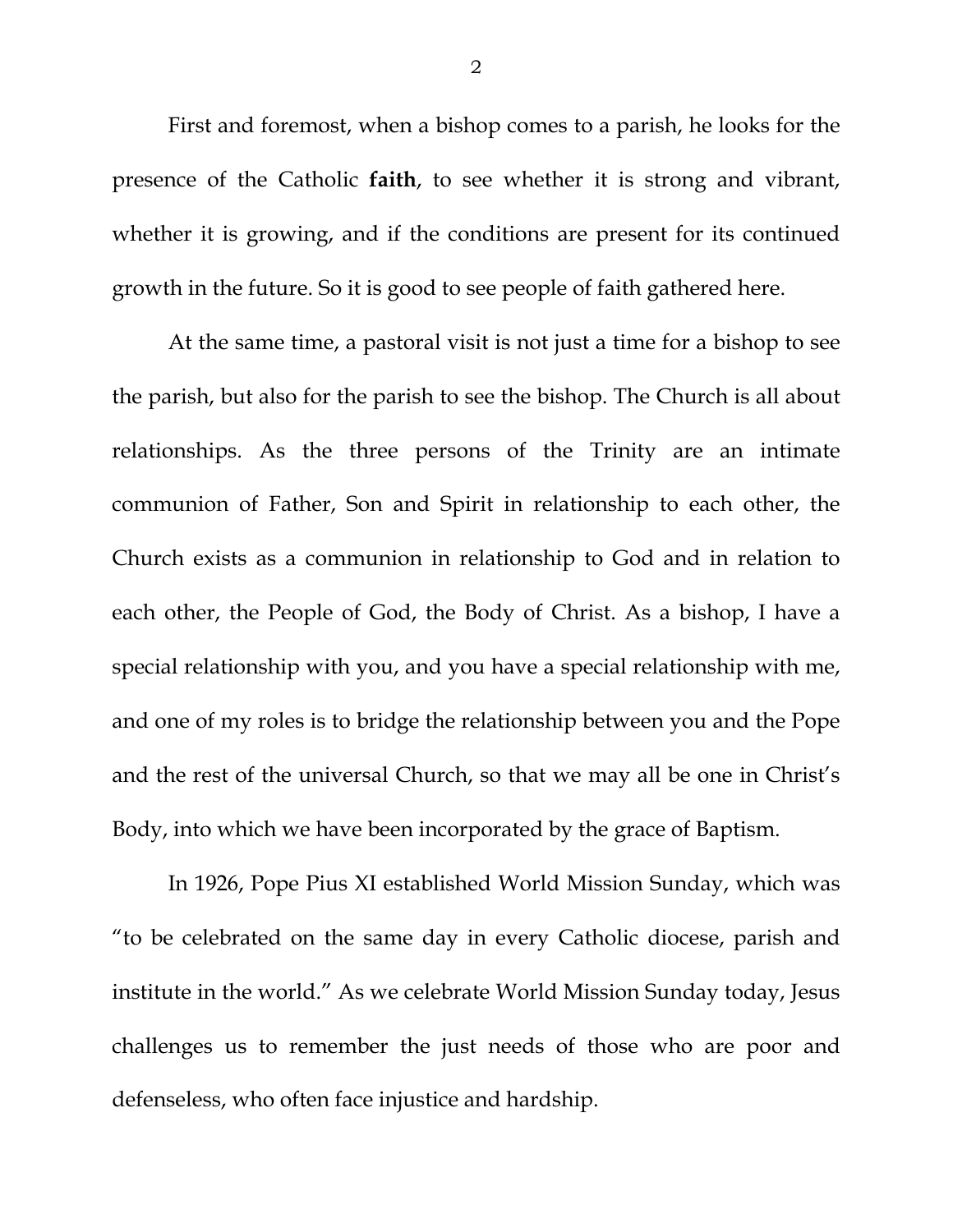Today's Gospel passage tells of a poor widow who needed justice in an unjust situation. Reasonably, she approached a judge in her search for a fair verdict. Unfortunately, the judge whom she tackled had no intention of serving the cause of justice. Perhaps if she had been able to offer a bribe or social advancement, the story might have been different. Instead, she was poor, a widow, and had nobody to fight her battles on her behalf. The only weapon in the widow's armory was persistence – which she used to great effect. Morning, noon and night, she plagued the unjust judge, giving him no peace and quiet. He soon tired of the constant pestering. Driven, not by concerns for justice, but solely by a desire to be rid of her, he gave the widow the verdict she deserved. There is a saying that "whoever thinks little ones have no power has never been to bed with a mosquito!" The widow was such a mosquito.

 In years past, missionaries travelled to uncharted places, encountered previously unknown peoples and languages, and built flourishing mission stations, schools and hospitals. St. Francis Xavier spoke of his arm aching because of the number of baptisms he performed in a single day. Today, missionaries are rarely "explorers in the cause of the Gospel," because the world has become a global village. Today, missionaries, both at home and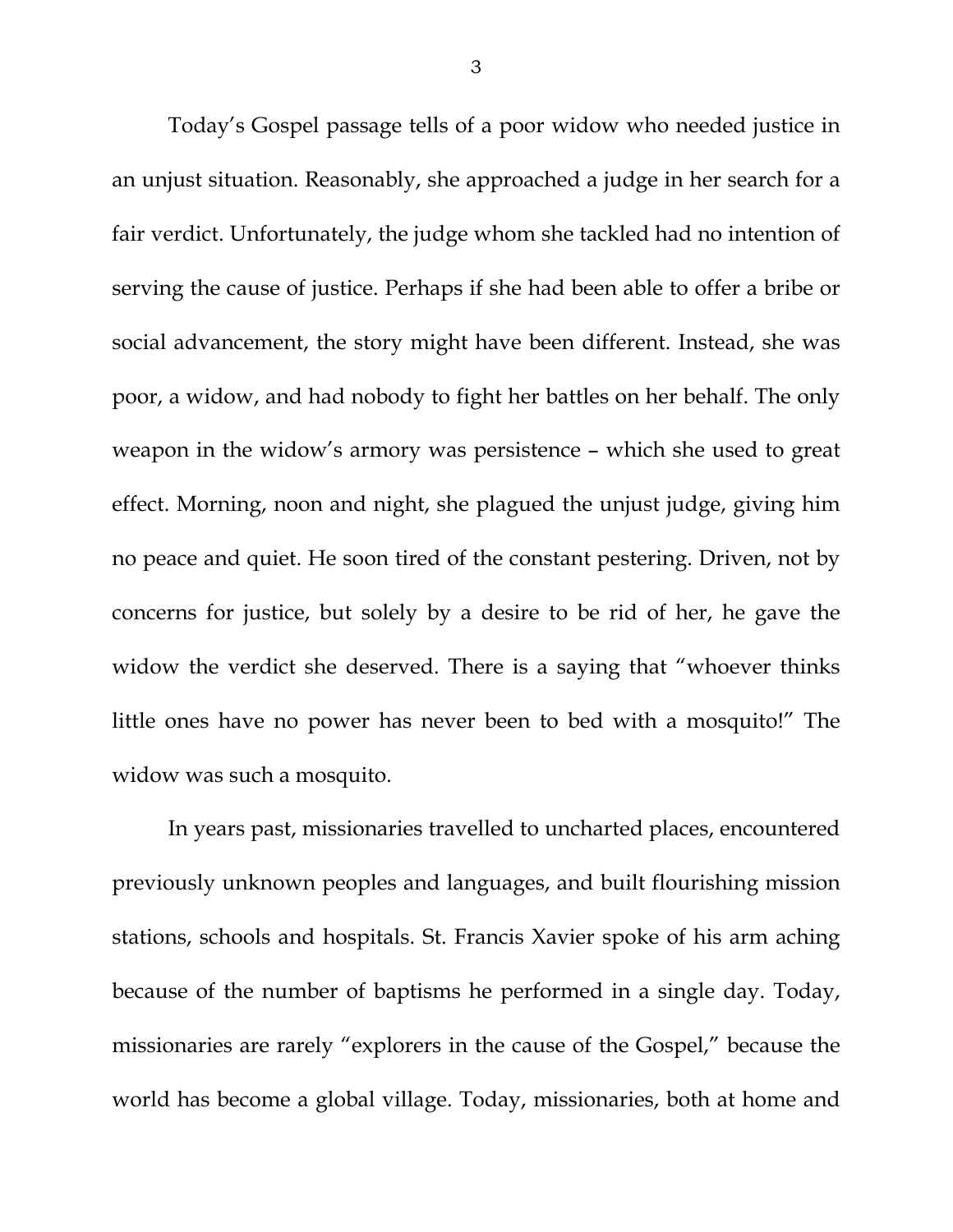abroad, play a vital role in advocacy for those who are oppressed and marginalized.

On World Mission Sunday, unlike the unjust judge of the Gospel, the Church unites in a global outreach to those who are overlooked by the world around them. The Church sponsors schools, hospitals and clinics. The urgent needs of parishes, seminaries and dioceses, especially in the developing world, continue to call upon our resources. More importantly, missionaries continue assure people that hope, faith, justice, life and love are not reserved for a select few. Our mission is to tell each and every man, woman and child that they are precious and honored in God's sight. We have no more important task than to be messengers of our God to a world that is so desperately in need of love.

The message of today's Gospel calls us to examine our own consciences as we enter the last month of the "Year of Faith" proclaimed by Pope Benedict XVI. At the heart of this Year of Faith is the personal encounter with the triune God. Indeed, in his apostolic letter announcing this year, Pope Benedict XVI spoke of "the need to rediscover the journey of faith so as to shed clearly light on the joy and renewed enthusiasm of the encounter with Christ" (*Porta Fidei*, 2).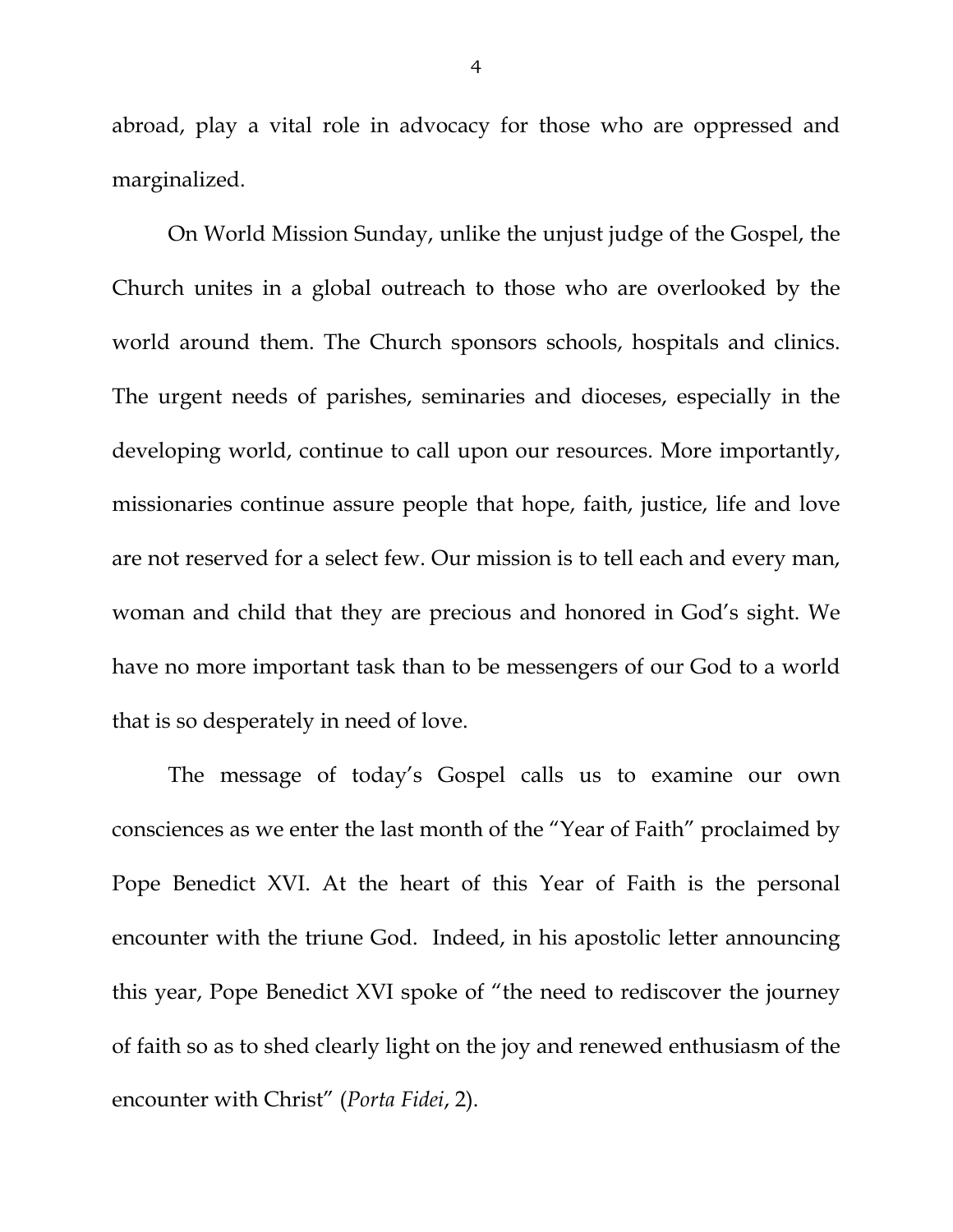Unfortunately, not everyone shares in our joy and enthusiasm of the encounter with Christ. You may have heard the statistic that the secondlargest religious group in the United States is non-practicing Catholics. I am sure that many of us know personally the people and stories behind these numbers. They are our sisters and brothers, our nieces and nephews, our sons and daughters, our neighbors and co-workers.

What can we say to reignite in them the fire of faith, to call them back to the promises made and received in Baptism? What is Christ inspiring us to do to proclaim the faith anew to these lost sheep? These questions lie at the heart of the Year of Faith. Of this task, Benedict XVI wrote: "To rediscover the content of the faith that is professed, celebrated, lived, and prayed, and to reflect on the act of faith, is a task that every believer must make his own, especially in the course of this Year" (*Porta Fidei*, 9). To this end, I would like to propose to a three-fold plan.

 First, we must be grateful for the faith we have received, for our encounter with the Lord. Families should strive to make their homes places where the family prays together, reads the Scriptures together, and is nourished together at Sunday Mass. Families should strive to allow their

5